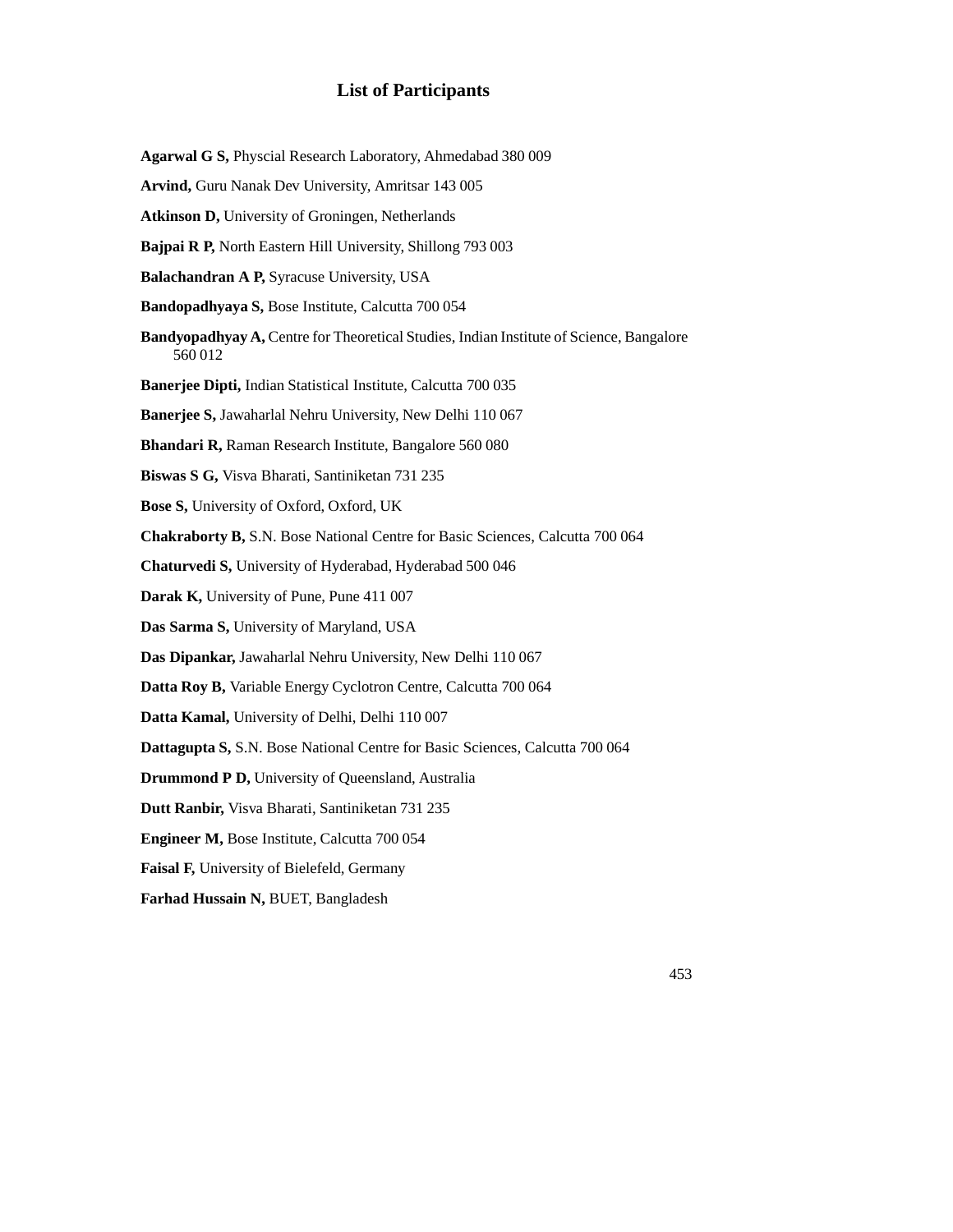### *List of Participants*

**Gangopadhyay G,** S.N. Bose National Centre for Basic Sciences, Calcutta 700 064 **Garg A,** Northwestern University, USA **Ghose Partha,** S.N. Bose National Centre for Basic Sciences, Calcutta 700 064 **Ghosh Rupa,** Jawaharlal Nehru University, New Delhi 110 067 **Ghosh Sibasish,** Indian Statistical Institute, Calcutta 700 035 **Grover L K,** Bell Laboratories, USA **Halder A K,** Dhaka University, Bangladesh **Home D,** Bose Institute, Calcutta 700 054 **Introzzi G,** INFN, Italy **Jayannavar A,** Institute of Physics, Bhubaneswar 751 005 **Joshi Sandeep K,** Institute of Physics, Bhubaneswar 751 005 **Kar Guruprasad,** Indian Statistical Institute, Calcutta 700 035 **Kaushal R S,** University of Delhi, Delhi 110 007 **Keys R,** Yale University, USA **Kumar Ajit,** Indian Institute of Technology, Delhi 110 016 **Kumar Anil,** Indian Institute of Science, Bangalore 560 012 **Kumar Deepak,** Jawaharlal Nehru University, New Delhi 110 067 **Kumar Prem,** Northwestern University, USA **Laxminarayan A,** Physcial Research Laboratory, Ahmedabad 380 009 **Majumdar A S,** S.N. Bose National Centre for Basic Sciences, Calcutta 700 064 **Majumdar C K,** Indian Statistical Institute, Calcutta 700 035 **Majumdar R N,** Saha Institute of Nuclear Physics, Calcutta 700 064 **Mandal B P,** Saha Institute of Nuclear Physics, Calcutta 700 064 **Mani K V,** University of Delhi, Delhi 110 007 **Manninen M, Marco G,** IEN, Italy **Mello P,** University of Mexico, Mexico **Mitra P,** Saha Institute of Nuclear Physics, Calcutta 700 064 **Momen Arshad,** University of Dacca, Bangladesh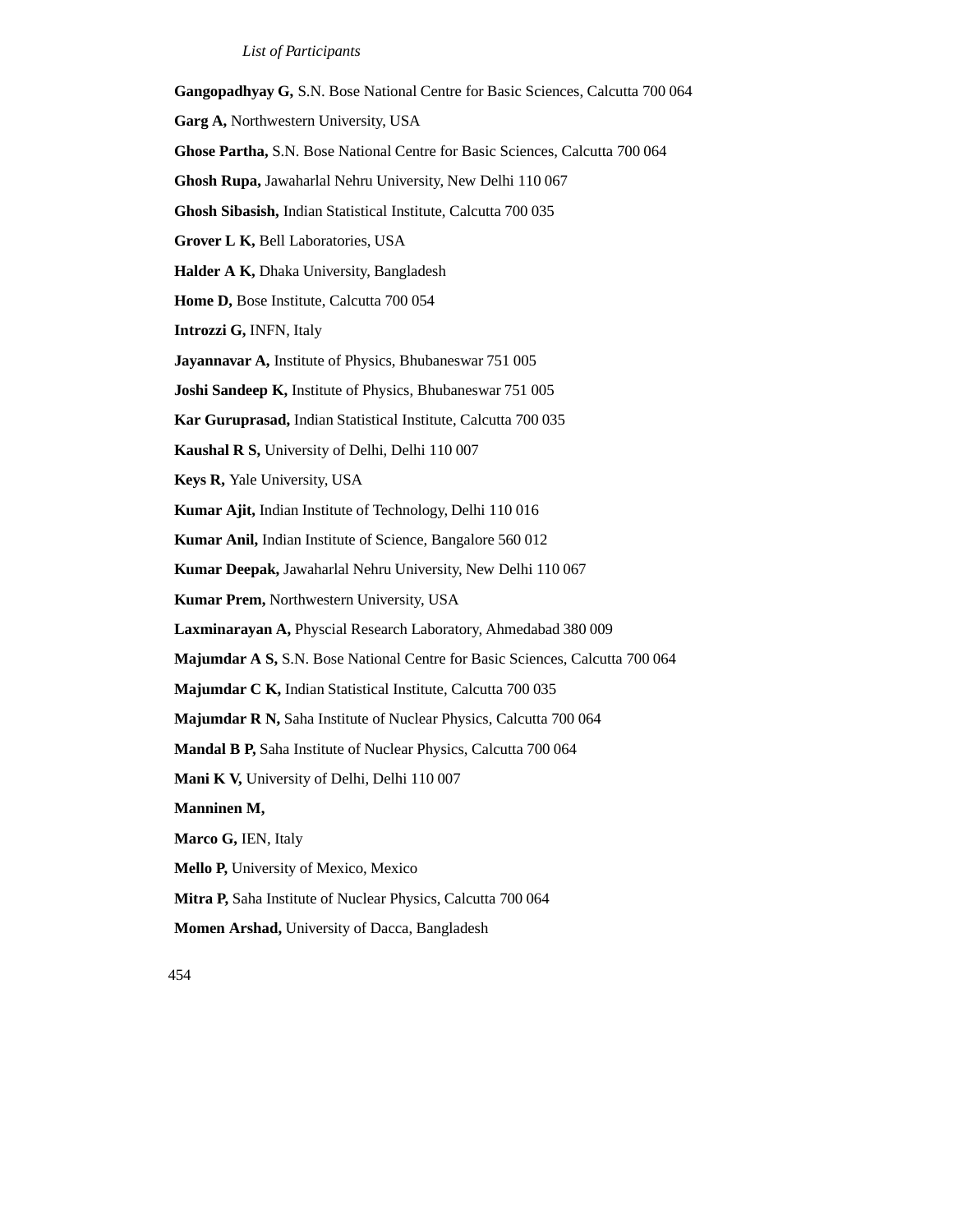### **Monga S K,**

**Mookerjee A,** S.N. Bose National Centre for Basic Sciences, Calcutta 700 064

- **Mukunda N,** Centre for Theoretical Studies, Indian Institute of Science, Bangalore 560 012
- **Nagel F,** University of Heidelberg, Germany

**Nair Ranjit,** NISTADS, New Delhi

**Narayanan Andal,** Indian Institute of Astrophysics, Bangalore 560 034

**Nayak N,** S.N. Bose National Centre for Basic Sciences, Calcutta 700 064

**Patel A, Centre for Theoretical Studies, Indian Institute of Science, Bangalore 560 012** 

**Pati A K,**

**Patwardhan A,** St. Xavier's College, Mumbai

**Price Huw,** University of Sydney, Australia

**Rakhecha, V,** Bhabha Atomic Research Centre, Mumbai 400 085

**Rana P K,** Hindu College, Delhi

**Ray Aditi,** Bhabha Atomic Research Centre, Mumbai 400 085

**Ray D S,** Indian Association for the Cultivation of Science, Calcutta 700 032

**Roy Amlan,** Variable Energy Cyclotron Centre, Calcutta 700 064

**Roy Anirban,** Indian Statistical Institute, Calcutta 700 035

**Roy Anushree,** Indian Institute of Technology, Kharagpur 721 302

**Roy S M,** Tata Institute of Fundamental Research, Mumbai 400 005

**Roy Sisir,** Indian Statistical Institute, Calcutta 700 035

**Roychowdhury Arup,** National Physical Laboratory, New Delhi 110 012

**Roychowdhury V,** University of California Los Angeles, USA

**Samal M K,** S.N. Bose National Centre for Basic Sciences, Calcutta 700 064

**Sanjay Kumar M,** S.N. Bose National Centre for Basic Sciences, Calcutta 700 064

**Sarkar Debasisha,** Burdwan University, Burdwan 713 104

**Scotti A,** University of Parma, Italy

**Sebastian S,** M.G. University, Kottayam 686 560

**Sen Ujjwal,** Bose Institute, Calcutta 700 054